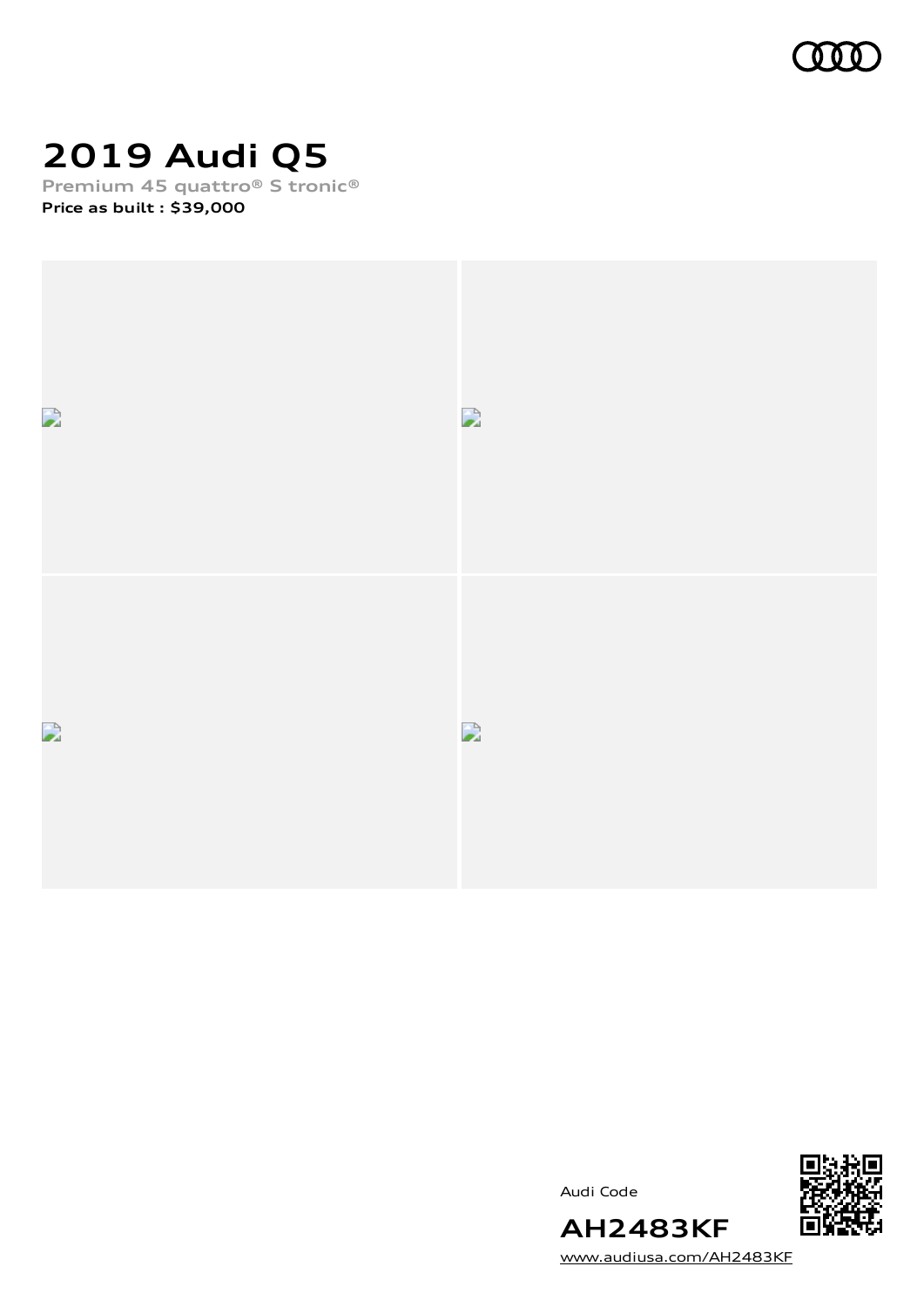### **Summary**

**Audi 2019 Audi Q5** Premium 45 quattro® S tronic®

**Price as buil[t](#page-10-0)** \$39,000

#### **Exterior colour**

Ibis White

### $\overline{\phantom{a}}$

#### **Further Information**

|                 | N٥           |
|-----------------|--------------|
| Mileage         | 16,038 miles |
| Type of vehicle | Used car     |

**Warranty**

#### **Interior colour**

| Seats     | Nougat Brown |
|-----------|--------------|
| Dashboard | Black        |
| Carpet    | <b>Black</b> |
| Headliner | Black        |

#### **Audi Code** AH2483KF

**Your configuration on www.audiusa.com** [www.audiusa.com/AH2483KF](https://www.audiusa.com/AH2483KF)

**Commission number** a38e41480a0e09b05642

#### **Technical Specifications**

| Engine type                  | 2.0-liter four-cylinder                       |
|------------------------------|-----------------------------------------------|
| stroke                       | Displacement/Bore and 1,984/82.5 x 92.8 cc/mm |
| Torque                       | 273 @ 1,600 - 4,500 lb-ft@rpm                 |
| Top track speed              | 130 mph mph $1$                               |
| Acceleration (0 - 60<br>mph) | 5.9 seconds seconds                           |
| Recommended fuel             | Premium                                       |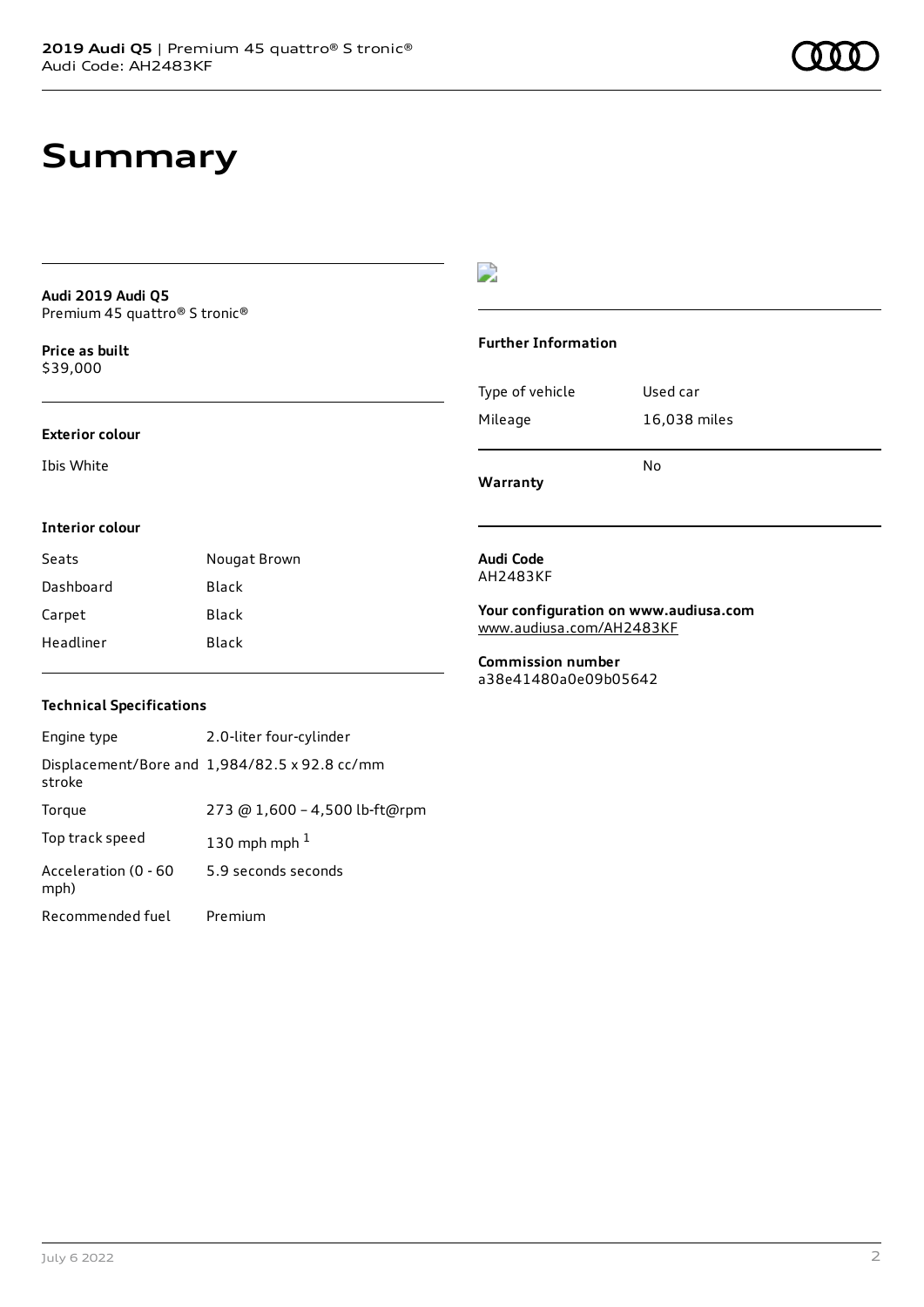# **Equipment**

Ibis White

Audi advanced key-keyless start, stop and entry

Power-adjustable, auto-dimming, power-folding, heated exterior side mirrors with memory

Convenience package

Panoramic sunroof

Black cloth headliner

Audi pre sense® rear

Audi side assist

SiriusXM® Satellite Radio









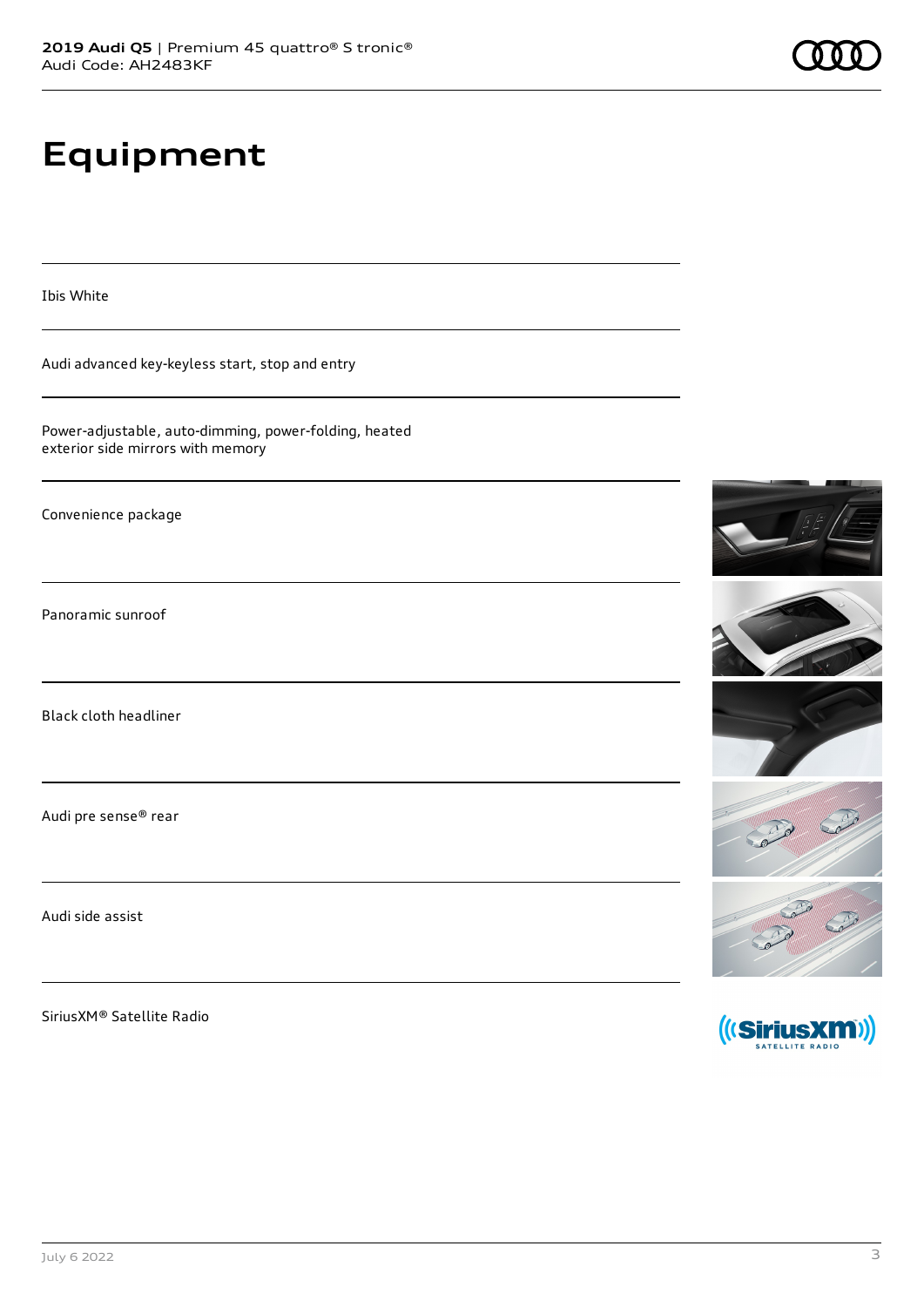| 4UB | Driver and front passenger airbags                               |
|-----|------------------------------------------------------------------|
| UH1 | Electromechanical parking brake                                  |
| 8T2 | Cruise control with coast, resume and<br>accelerate features     |
| VC2 | Garage door opener (HomeLink®)                                   |
| 4H5 | Electronic child locks                                           |
| QZ7 | Electromechanical power steering                                 |
| 7K6 | Tire-pressure monitoring system                                  |
| 4X3 | Front thorax side airbags and Sideguard®<br>head curtain airbags |
| 3B7 | Lower Anchors and Tethers for Children<br>(LATCH) in rear seats  |
|     |                                                                  |

#### **Exterior**

| 1D8             | Provision for towing bracket                             |
|-----------------|----------------------------------------------------------|
| 1S1             | Car jack                                                 |
| 1 B A           | Dynamic suspension system                                |
| 3S1             | Aluminum roof rails                                      |
| 511             | Adaptive rear spoiler                                    |
| 8IH             | Xenon plus headlights with LED daytime<br>running lights |
| HX <sub>2</sub> | 18" 235/60 all-season tires                              |
| 8SP             | LED taillights with dynamic turn signals                 |
| VW1             | Rear privacy glass                                       |
| 4ZB             | Aluminum trim around exterior windows                    |
| 40R             | 18" 5-double-spoke-dynamic design wheels                 |

|    | <b>Interior</b> |                                      |
|----|-----------------|--------------------------------------|
|    | QE1             | Storage package                      |
|    | 4M3             | Four beverage holders                |
| ٦d | 7M0             | Plastic door sill inlays             |
|    | <b>9AQ</b>      | Three-zone automatic climate control |
|    |                 |                                      |

- 4L7 Auto-dimming interior rear view mirror with digital compass
- QQ1 LED interior lighting package
- 1XW Three-spoke multifunction steering wheel
- 7F9 Leather-wrapped gear selector
- 4E7 Power tailgate
- 5XF Driver and front-passenger extendable sun visors with illuminated vanity mirrors
- 3NS Sliding, split folding 40/20/40 rear seatbacks with adjustable recline
- 7HA Without extended leather package
- N1F Leather seating surfaces
- 4A3 Heated front seats
- 5MG Dark Brown Walnut Wood inlays

#### **Infotainment and Driver Assistance**

| 6K9             | Audi pre sense® basic and Audi pre sense®<br>city                                                                                             |
|-----------------|-----------------------------------------------------------------------------------------------------------------------------------------------|
| 2H1             | Audi drive select                                                                                                                             |
| IW <sub>3</sub> | Audi connect CARE assistance and security<br>services                                                                                         |
| UD <sub>2</sub> | Audi smartphone interface including Apple<br>CarPlay <sup>™</sup> and Google <sup>™</sup> Android Auto <sup>™</sup> for<br>compatible devices |
| KA2             | Rear view camera                                                                                                                              |

### **(1/2)**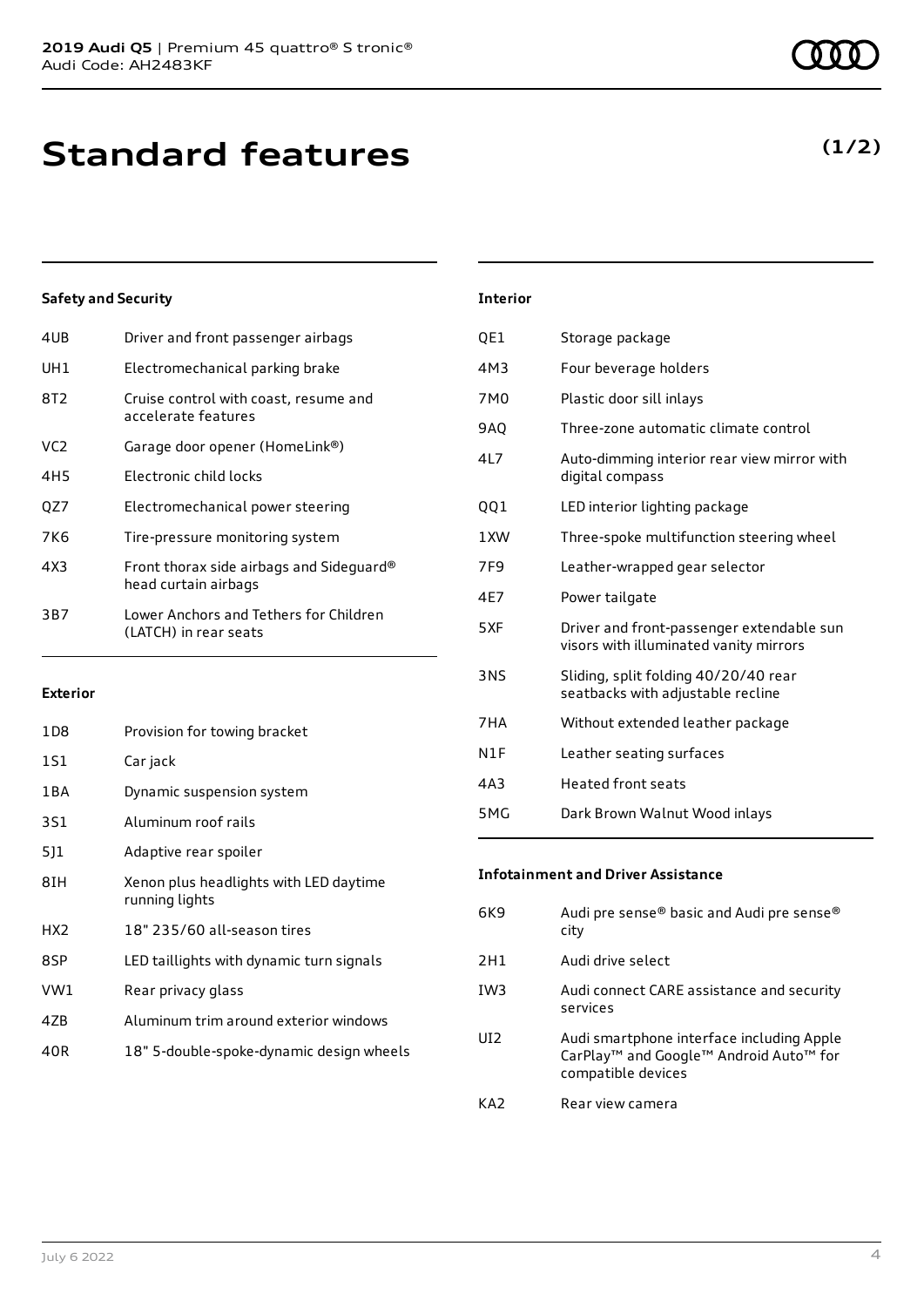## **Standard features**

#### **Infotainment and Driver Assistance**

| 9VD | Audi sound system                                                                |
|-----|----------------------------------------------------------------------------------|
| 9S7 | Color driver information system                                                  |
| 7UH | Connectivity package                                                             |
| I8S | MMI® radio                                                                       |
| 9ZX | BLUETOOTH <sup>®</sup> wireless technology<br>preparation for compatible devices |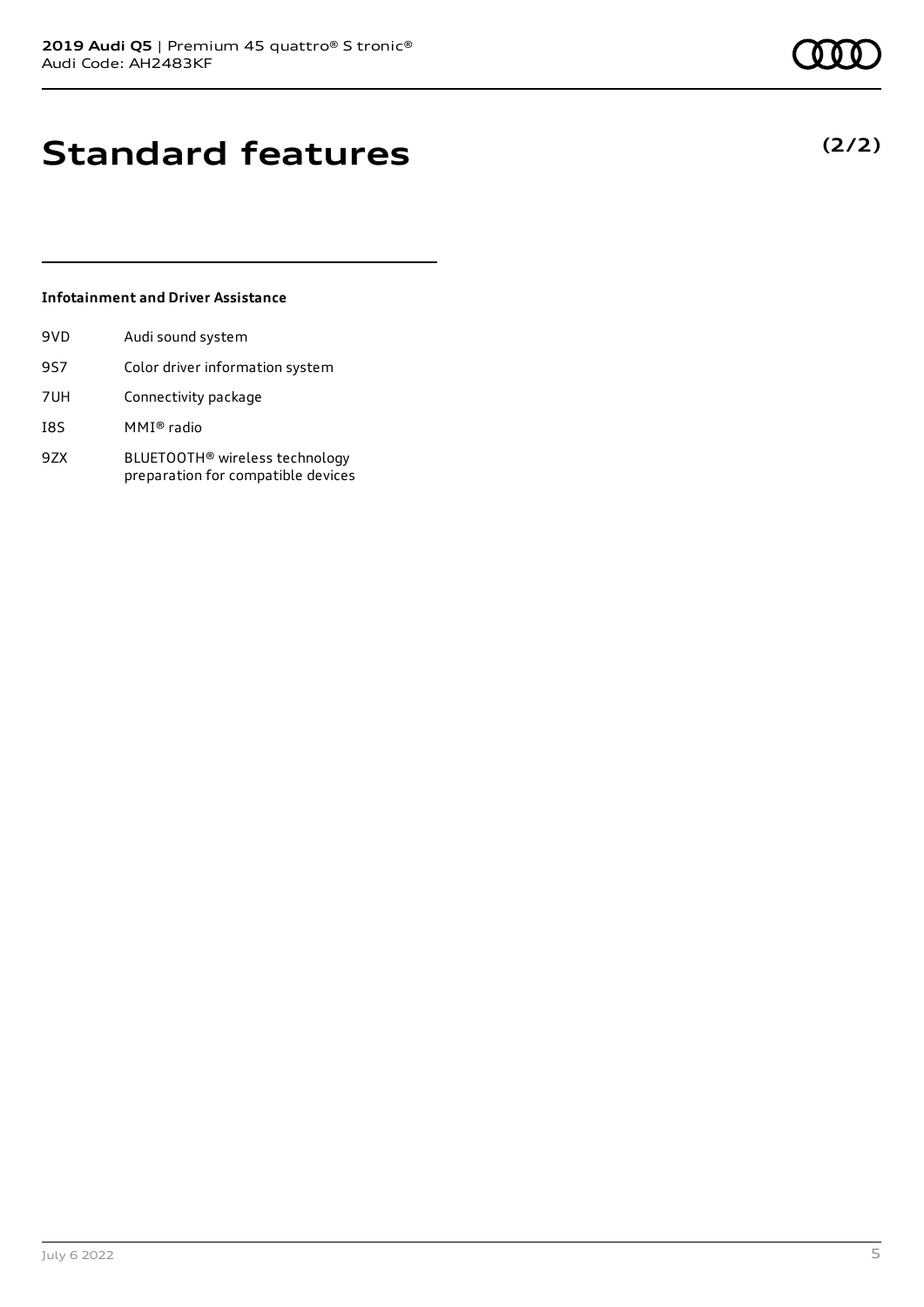# **Dealer remarks**

CARFAX One-Owner. Certified.

Nougat Brown Leather, ABS brakes, Alloy wheels, Audi Advanced Key, Audi Beam-Rings, Audi Pre Sense Rear, Audi Side Assist, Auto-Dimming Power Folding Mirrors, Compass, Convenience Package, Driver Seat Memory, Electronic Stability Control, Front dual zone A/C, Heated door mirrors, Heated front seats, Illuminated entry, Low tire pressure warning, Panoramic Sunroof, Power Liftgate, Remote keyless entry, SiriusXM All Access Service, Traction control.

Ibis White 2019 Audi Q5 2.0T Premium quattro quattro 7-Speed Automatic S tronic 2.0L TFSI Recent Arrival! Odometer is 9889 miles below market average! 22/27 City/Highway MPG

Audi Certified pre-owned Details:

- \* Warranty Deductible: \$0
- \* Transferable Warranty
- \* Roadside Assistance

\* Limited Warranty: 12 Month/Unlimited Mile beginning after new car warranty expires or from certified purchase date

- \* 300+ Point Inspection
- \* Vehicle History

\* Includes 24/7 Roadside Assistance emergency towing, collision, jump start, flat tire change, emergency fuel service, lock-out service, extrication service, Audi assist, CARFAX Vehicle History Report and SiriusXM satellite radio complimentary 90 day subscription. If Audi New Vehicle Limited Warranty (NVLW) coverage remains at time of CPO purchase, CPO Limited Warranty Coverage commences upon expiration of NVLW and continues until 5 years from vehicle's original in-service date with no mileage limitation. If NVLW coverage has expired at time of CPO purchase, CPO Limited Warranty coverage commences at time of purchase and continues for 12 months with no mileage limitation. Limited warranty is transferable between private parties.

Awards:

\* 2019 KBB.com Best Buy Awards \* 2019 KBB.com 10 Best Luxury SUVs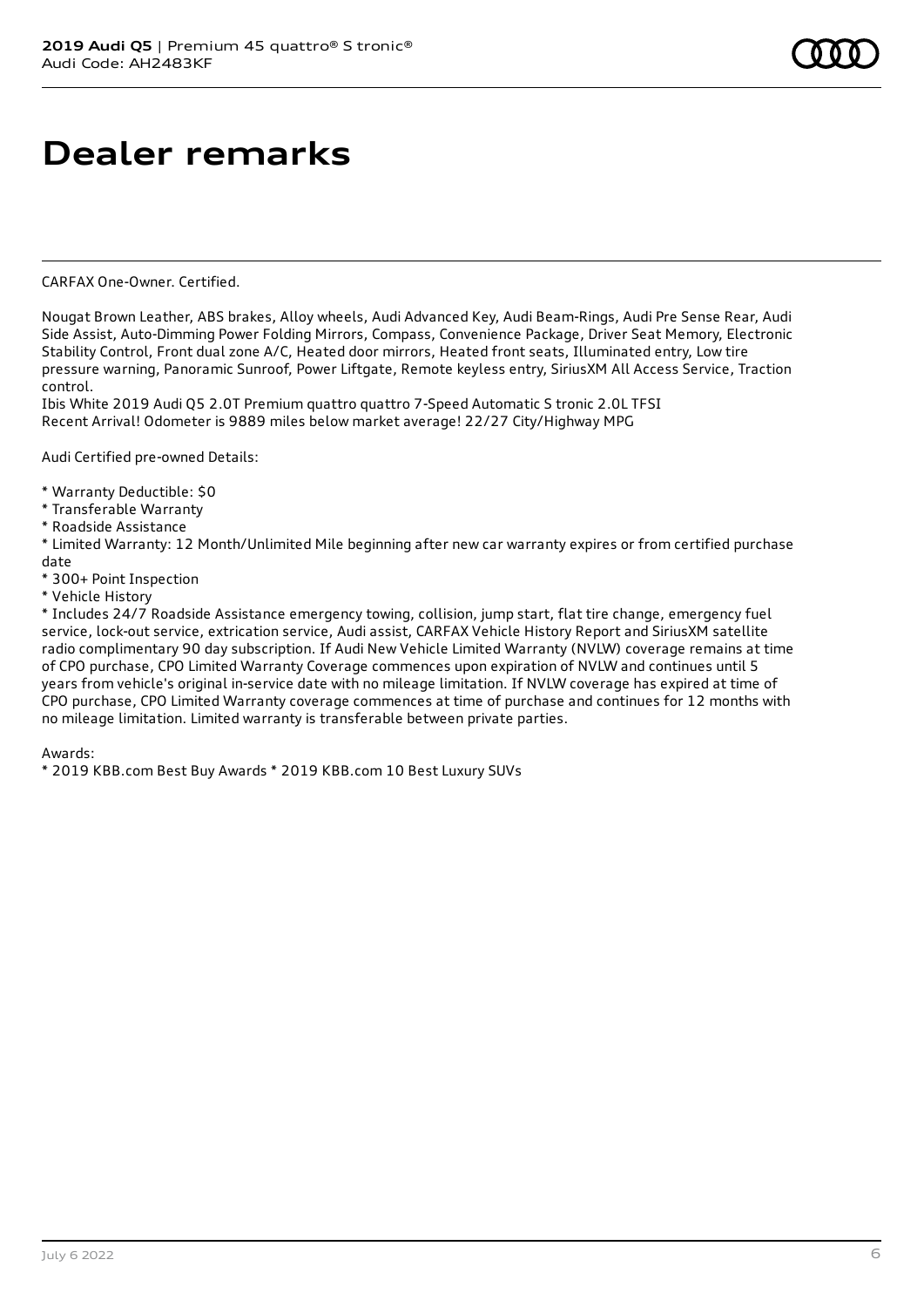### **Technical Specifications**

#### **Engineering | Performance**

| Engine type                                 | 2.0-liter four-cylinder                       |
|---------------------------------------------|-----------------------------------------------|
| Power Level                                 | 45                                            |
| Horsepower                                  | 248 @ 5,000 - 6,000 @ rpm                     |
| Towing capacity                             | 4,400-lb maximum towing capacity<br>lb        |
| Torque                                      | 273 @ 1,600 - 4,500 lb-ft@rpm                 |
| Valvetrain                                  | 16-valve DOHC with Audi valvelift<br>system   |
| Acceleration (0 - 60<br>mph)                | 5.9 seconds seconds                           |
| Engine block                                | Cast-iron                                     |
| Induction/fuel injection Turbocharged/TFSI® |                                               |
| Cylinder head                               | Aluminum-alloy                                |
| stroke                                      | Displacement/Bore and 1,984/82.5 x 92.8 cc/mm |
| Top track speed <sup>1</sup>                | 130 mph mph                                   |

#### **Electrical system**

| Alternator | 110-150 A   |
|------------|-------------|
| Battery    | 420 A/75 Ah |

### **Transmission | Drivetrain**

| Gear ratios: 6th         | 0.508:1                                                                                                                                                   |
|--------------------------|-----------------------------------------------------------------------------------------------------------------------------------------------------------|
| Gear ratios: Final Drive | 5.302:1                                                                                                                                                   |
| Gear ratios: 7th         | 0.386:1                                                                                                                                                   |
| Gear ratios: 4th         | 1.057:1                                                                                                                                                   |
| Transmission             | Seven-speed S tronic <sup>®</sup> dual-clutch<br>automatic transmission and<br>quattro <sup>®</sup> all-wheel drive with ultra <sup>®</sup><br>technology |
| Gear ratios: 2nd         | 2.190:1                                                                                                                                                   |
| Gear ratios: 3rd         | 1.517:1                                                                                                                                                   |
| Gear ratios: Reverse     | 2.750:1                                                                                                                                                   |
| Gear ratios: 1st         | 3.188:1                                                                                                                                                   |
|                          |                                                                                                                                                           |

#### **Steering**

| Steering type                              | Electromechanical power steering<br>system |
|--------------------------------------------|--------------------------------------------|
| Turning diameter, curb- 38.4 ft<br>to-curb |                                            |
| Steering ratio                             | 15.8:1                                     |
|                                            |                                            |
| <b>Suspension</b>                          |                                            |
| Front axle                                 | Five-link front suspension                 |
| Rear axle                                  | Five-link rear suspension                  |

#### **Brakes**

| Front brakes | 13.3 (ventilated disc) in |
|--------------|---------------------------|
| Rear brakes  | 13.0 (ventilated disc) in |

### **(1/2)**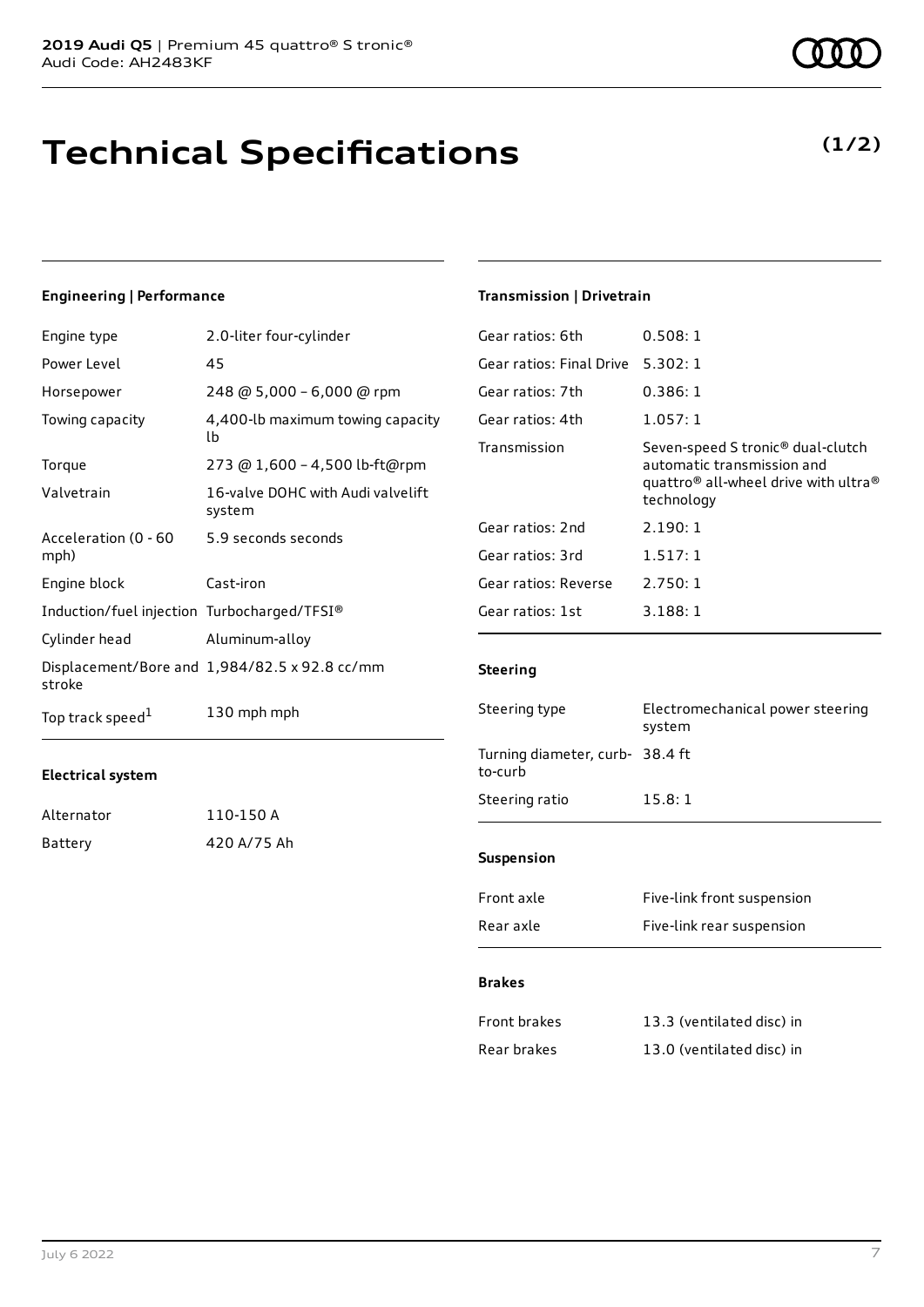### **Technical Specifications**

#### **Body**

| Material                      | Multi-material body construction<br>(steel and aluminum composition) |
|-------------------------------|----------------------------------------------------------------------|
| <b>Warranty   Maintenance</b> |                                                                      |

| Warranty    | 4-year/50,000-mile Audi New<br>Vehicle Limited Warranty                                   |
|-------------|-------------------------------------------------------------------------------------------|
| Maintenance | 12-month/10,000-mile (whichever<br>occurs first) NO CHARGE first<br>scheduled maintenance |

#### **Exterior Measurements**

| Height                           | 65.3 in  |
|----------------------------------|----------|
| Overall width without<br>mirrors | 74.5 in  |
| Length                           | 183.6 in |
| Wheelbase                        | 111.0 in |
| Drag coefficient                 | 0.32 Cw  |
| Overall width with<br>mirrors    | 84.3 in  |
| Track rear                       | 63.3 in  |
| Track front                      | 63.6 in  |
| Curb weight                      | 4,045 lb |
| Ground clearance,<br>loaded      | 8.2 in   |

#### **Interior measurements**

| Seating capacity                          | 5                      |
|-------------------------------------------|------------------------|
| Shoulder room, rear                       | 56.5 in                |
| Head room with front<br>sunroof           | 40.2 in                |
| Leg room, rear                            | 37.8 in                |
| Shoulder room, front                      | 57.7 in                |
| Head room with rear<br>sunroof            | 37.7 in                |
| Head room, rear                           | 39.3 in                |
| Leg room, front                           | 41.0 in                |
| Head room, front                          | 41.7 in                |
| Cargo volume, rear<br>seatbacks up/folded | 25.1/53.1 cu ft, cu ft |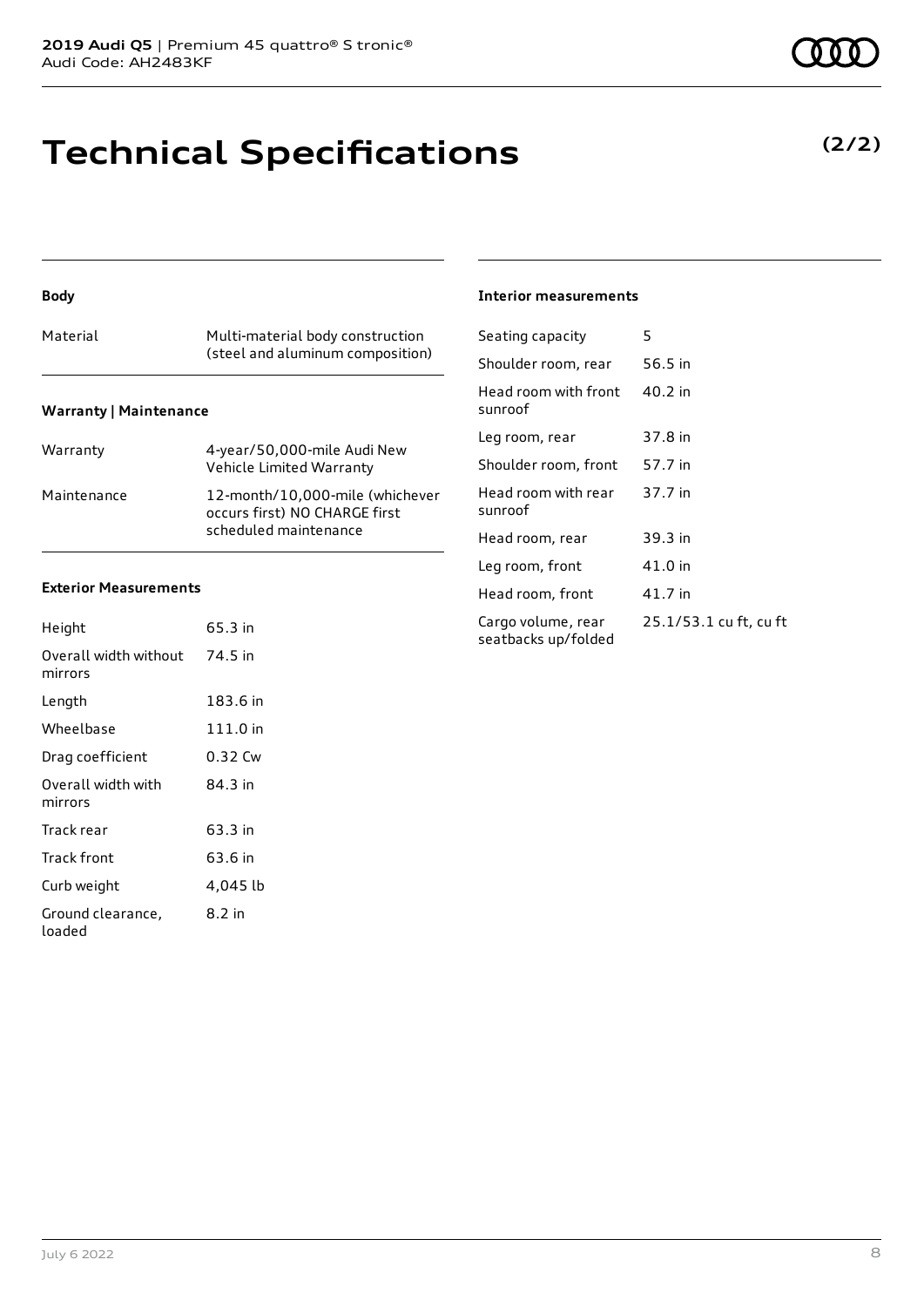### **Consumption- and emission**

#### **Consumption by NEDC**

| urban       | 22 mpg |
|-------------|--------|
| extra-urban | 27 mpg |
| combined    | 24 mpg |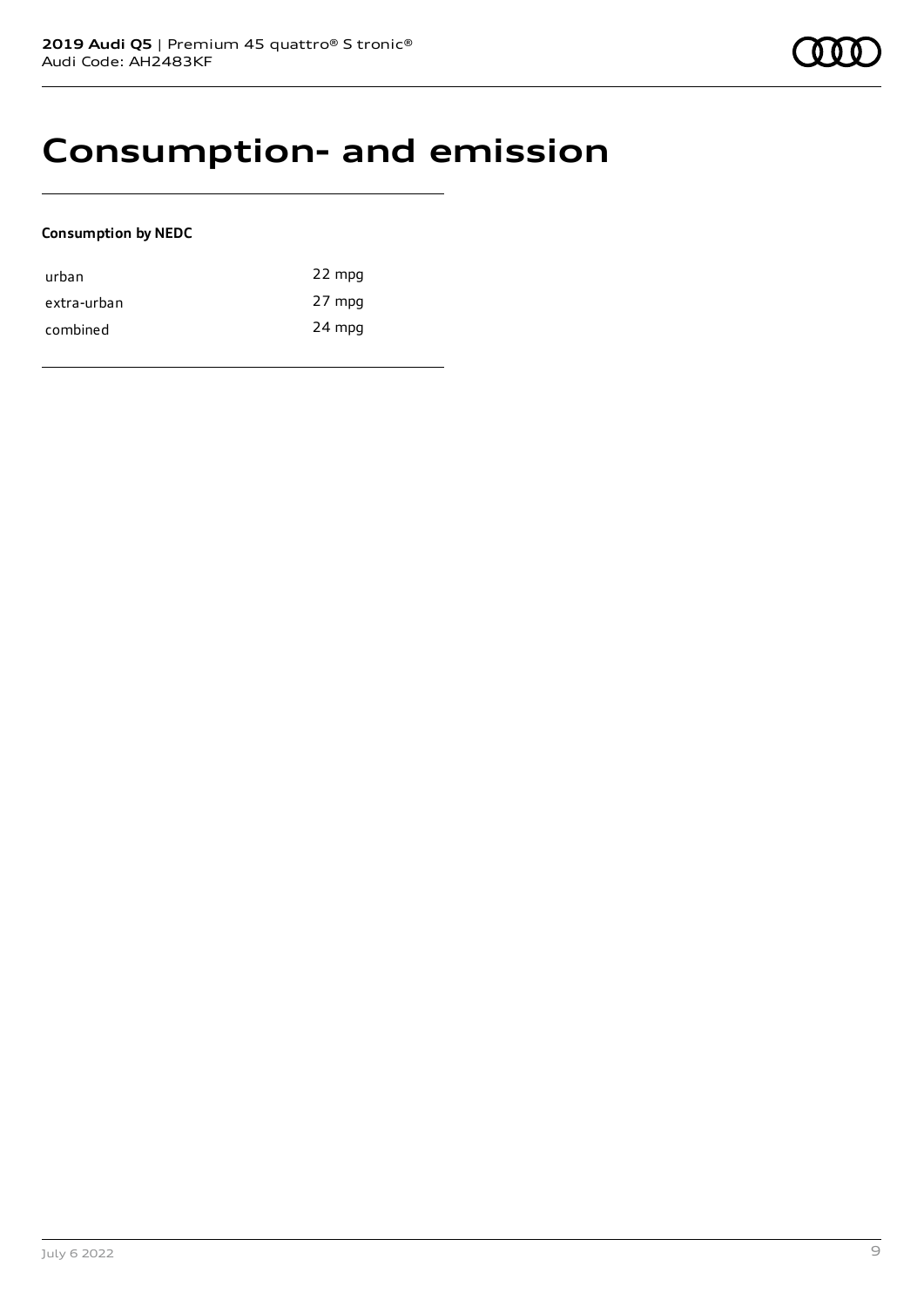

### **Contact**

Dealer **Audi Englewood**

400 S Dean St 07631 Englewood NJ

Phone: +12015685200 FAX: 2015685814

www: [https://www.audienglewood.com](https://www.audienglewood.com/)